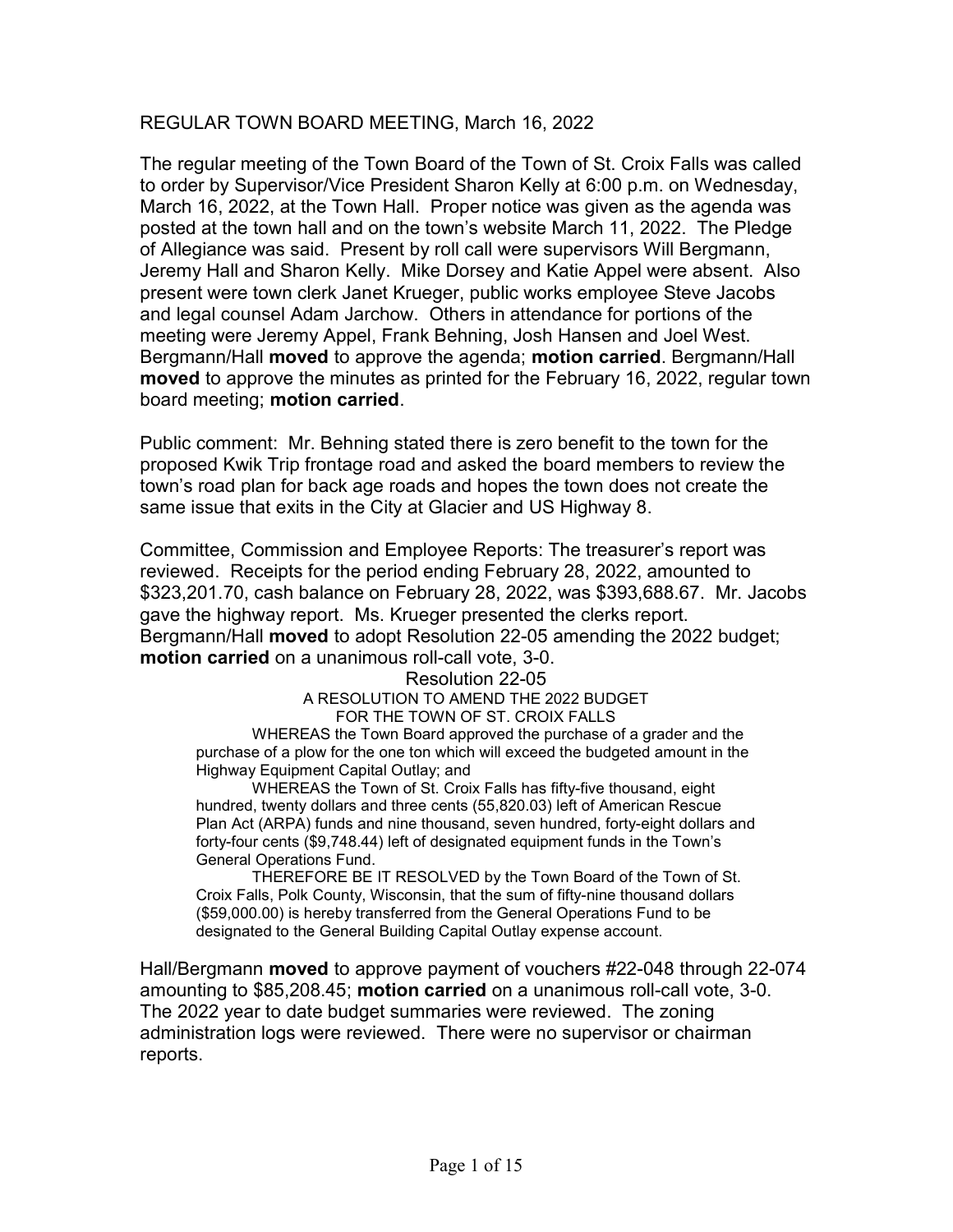New Business: The clerk presented the special exception request from Big Rock Creek to amend their campground special exception to include an additional forty-six campsites. Discussion was had. Hall/Bergmann **moved** to adopt the amended Resolution 22-06 amending the special exception for a campground at 1674 State Road 87 to include an additional forty-six sites; motion carried on a unanimous roll call vote, 3-0.

## Resolution 22-06

#### A RESOLUTION AMENDING A SPECIAL EXCEPTION TO BIG ROCK CREEK LLC TO OPERATE A CAMPGROUND IN THE TRANSITIONAL DISTRICT

WHEREAS Josh Hansen, Big Rock Creek LLC filed an application with the Town of St. Croix Falls Zoning Office to operate a campground located at 1674 State Road 87, to be placed on parcel 044-00140-0000 located in the SW  $\frac{1}{4}$  of SE  $\frac{1}{4}$  of Section 6; and parcel 044-00144-0000 located in the NW  $\frac{1}{4}$  of NE ¼ of Section 7, T34N, R18W; and

WHEREAS a special exception was granted on May 19, 2021, to operate a campground at 1674 State Road 87 on parcel 044-00140-0000 located in the SW  $\frac{1}{4}$  of SE  $\frac{1}{4}$  of Section 6; and parcel 044-00144-0000 located in the NW  $\frac{1}{4}$  of NE ¼ of Section 7, T34N, R18W with conditions by Resolution 21-15; and

WHEREAS Josh Hansen, Big Rock Creek LLC has filed an application to amend the number of campsites to include an additional 46 to be placed on parcel 044-00140-0000 located in the SW  $\frac{1}{4}$  of SE  $\frac{1}{4}$  of Section 6, T34N, R18W; and

WHEREAS the Plan Commission did conduct a public hearing on the matter and did recommend approval on March 7, 2022, of the additional 46 campsites to be located on parcel 044-00140-0000 in the SW  $\frac{1}{4}$  of SE  $\frac{1}{4}$  of Section 6.

THEREFORE BE IT RESOLVED that the Town Board of the Town of St. Croix Falls, Polk County, Wisconsin, does hereby concur with the Town Plan Commission to grant an additional 46 campsites on parcel 044-00140-0000 in the SW ¼ of SE ¼ of Section 6, T34N, R18W subject to the following conditions:

- 1. Quiet time hours 10:00 pm to 7:00 am
- 2. No permanent structures are to be placed on campsites (example but not limited to: porches, gazebos, decks) provided however, a deck that is twenty-five feet by twenty-five feet (25' X 25') and no more than two feet (2") off the ground may be placed on a total of five campsites of the new forty six sites identified in Phase Three area shown on the attached map;
- 3. Screening along State Road 87 consisting of a five foot berm with four foot pine or spruce trees by September 30, 2022 (a six month extension from Resolution 21-15 deadline);
- 4. Two year probationary period for Phase Three during which any complaint will lead to an automatic review of the special exception and/or conditions by the Plan Commission and/or Town Board;
- 5. Two year probationary period for Phases One and Two originally approved on May 19, 2021, shall start over upon the commencement of Phases One and Two;
- 6. The campground special exception shall terminate upon the sale or transfer of the ownership of either the parcel of land or the business itself; and
- 7. The business must obtain and maintain all proper permits by November 30, 2022 (a six month extension from Resolution 21-15 deadline).

And including without limitation the conditions set forth in the zoning ordinance: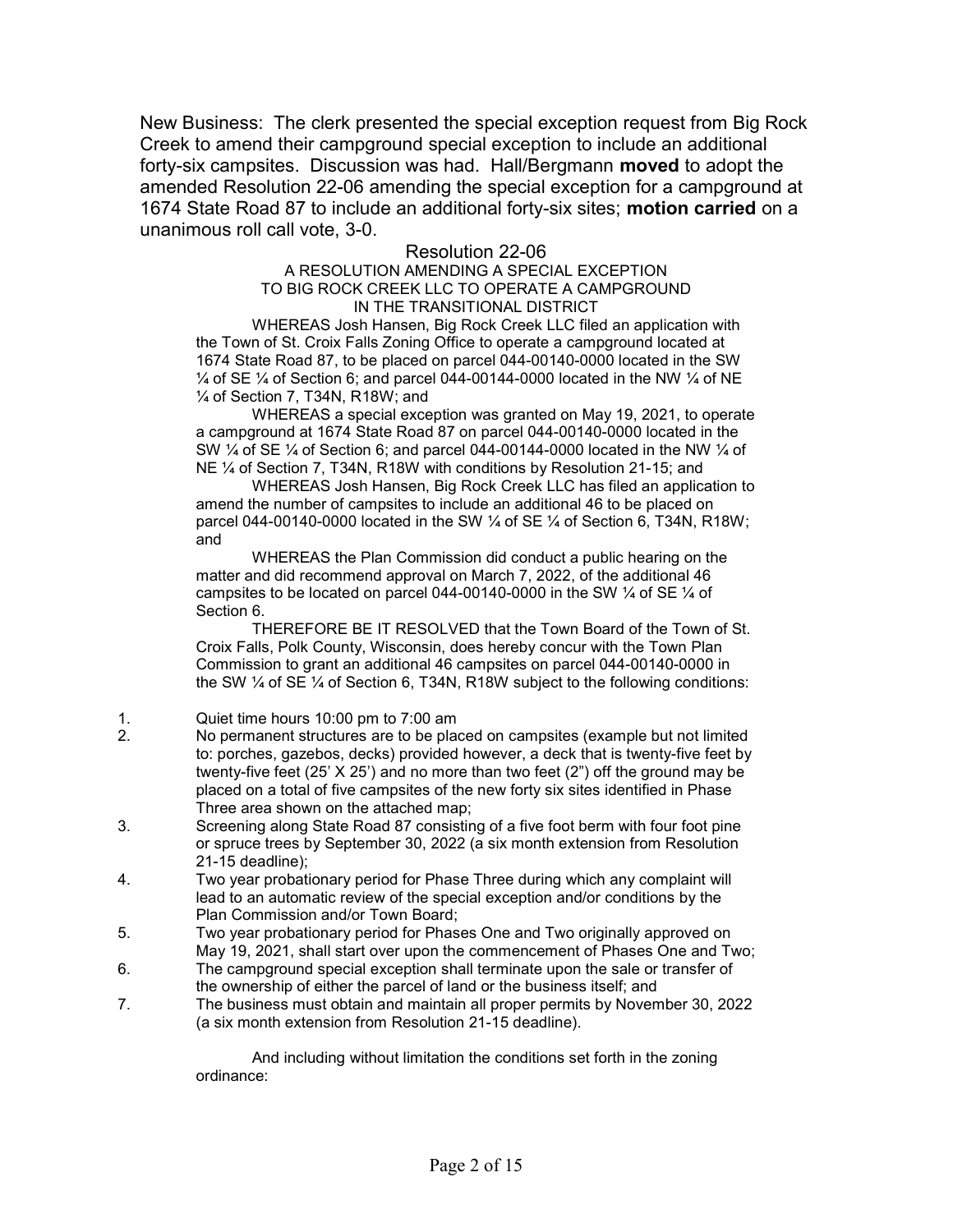- 1. Minimum camp site of 40 feet by 80 feet;
- 2. At least two off street parking spaces per camp site(located in the 40' X 80' camp site);
- 3. Minimum setback of 50 feet from any site to a property line; and

BE IT FURTHER RESOLVED that this special exception is conditioned on the applicants obtaining the necessary and required permits, if any, from Polk County and various agencies of the State of Wisconsin by November 30, 2022; and

 BE IT FURTHER RESOLVED that this special exception must be exercised by application for the necessary permits within twelve (12) months of the date of this Resolution.

The clerk presented the commercial design site plan for a commercial building at Sign Xpress. Discussion was had. Bergmann/Hall moved to adopt Resolution 22-07 approving the commercial design site plan for the new structure at 1991 US Highway 8; motion carried on a unanimous roll-call vote, 3-0.

Resolution 22-07

A RESOLUTION APPROVING COMMERCIAL DESIGN SITE PLAN FOR 1991 US HIGHWAY 8, TAX PARCEL #044-00708-0000, SEC. 26 WHEREAS Jeremy Appel, agent, Sign Xpress, submitted a commercial design site plan for the property located at 1991 US Highway 8, located in the SW ¼ of SW ¼ of Section 26, T34N, R18W, and identified as Tax Parcel No. 044-00708-0000, and

WHEREAS Chapter III, Section C, 3. Commercial District, a. All new commercial development and commercial development involving a structural alteration, addition, or repair to a structure that exceeds fifty (50%) percent of the equalized assessed value of the structure over the lifetime of the structure and those that include a significant change of use except when the change of use is in an existing structure, shall be subject to the Town Commercial Design Guidelines including site plan review and shall not be allowed unless approved by the Plan Commission and by the Town Board; and

WHEREAS the Plan Commission did conduct a public hearing on the matter and did recommend approval of the site plan as proposed on March 7, 2022.

THEREFORE BE IT RESOLVED that the Town Board of the Town of St. Croix Falls, Polk County, Wisconsin, does hereby concur with the Town Plan Commission and approves the commercial design site plan as proposed for the property located at 1991 US Highway 8, located in the SW ¼ Section of 26, T34N, R18W and identified as Tax Parcel No. 044-00708-0000.

Ordinance 22-01 amending the town's zoning ordinance was presented for the second reading. Hall/Bergmann **moved** to approve Resolution 22-08 adopting ordinance 22-01 amending the town's zoning ordinance; **motion carried** on a unanimous roll-call vote, 3-0.

## Resolution 22-08

A RESOLUTION ADOPTING ORDIANCE 22-01 AMENDING ZONING ORDINANCE No. 1

WHEREAS the Town Board of the Town of St. Croix Falls has village powers under Section 60.10(2)(c), Stats., that grants police powers as set forth in Section 61.34(1), Stats., to act for the good order of the Town, for its commercial benefit and for the health, safety, and welfare of the public; and

WHEREAS the Town of St. Croix Falls adopted Zoning Ordinance No. 1 on August 5, 1965, amended in its entirely on May 12, 1994 and subsequent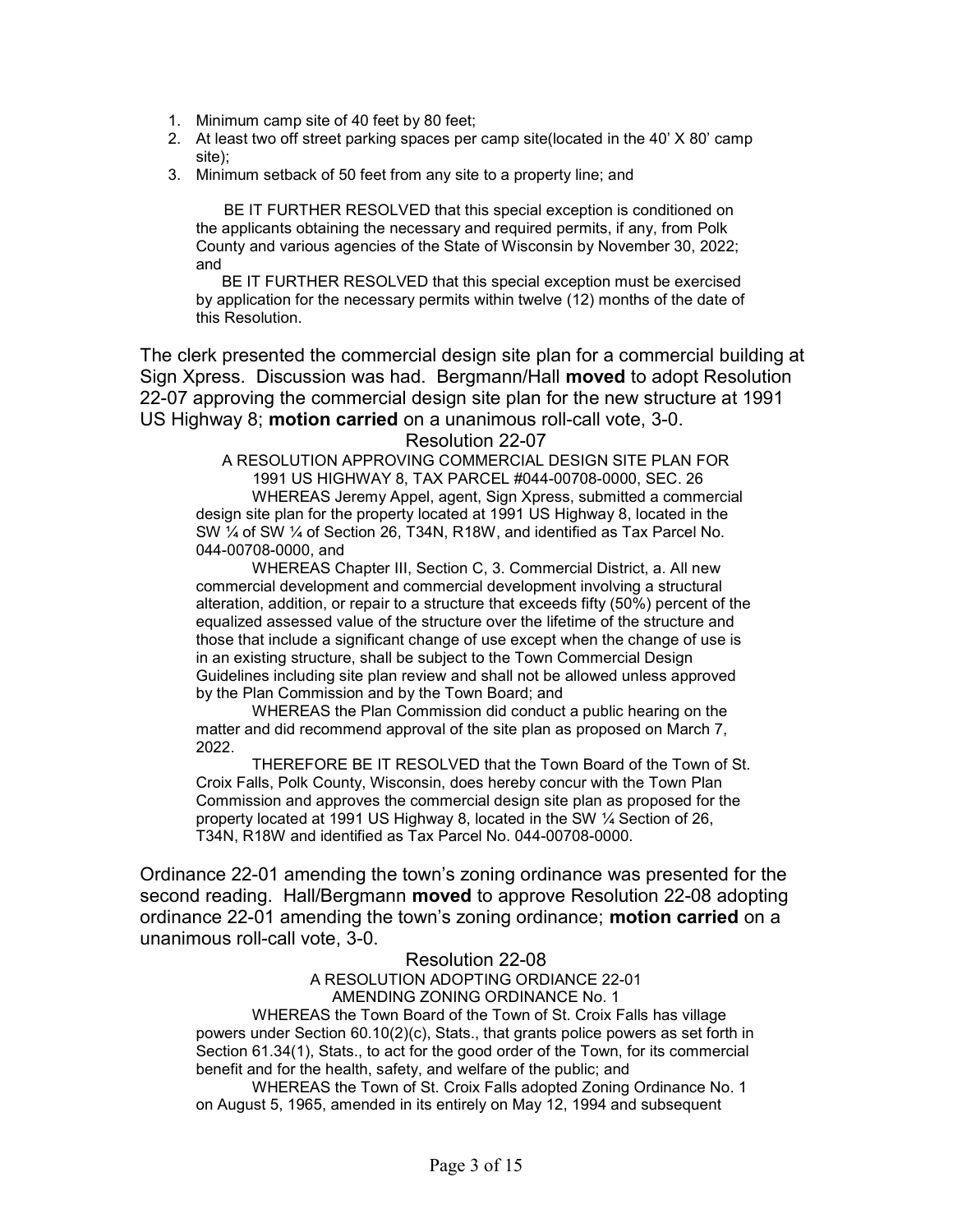amendments including the amendments on March 20, 2001; January 16, 2008; February 18, 2009; May 20, 2009; October 21, 2009; March 17, 2010; April 21, 2010; August 18, 2010; March 16, 2011; April 20, 2011; October 19, 2011; November 16, 2011; August 21, 2013; March 18, 2015; March 15, 2017; June 20, 2018; October 17, 2018; January 16, 2019; March 20, 2019; October 16, 2019; December 16, 2020; July 21, 2021; and

WHEREAS the Town Board of the Town of St. Croix Falls deems it advisable and necessary to amend Zoning Ordinance No. 1, Chapter I – Administration & Enforcement with removal of remove the language for Commercial Design Guidelines for commercial type project in any district; Chapter II – Definitions with the addition of "travel trailers/recreational vehicles; Chapter III – General Zoning, Section C – Districts, 3 – Commercial District changing the 50% trigger of assessed value for the commercial design guidelines to 75% over a two year period instead of the lifetime of the structure with recommended approval by plan commission and approval by town board and eliminating the commercial design guidelines for a change of use in the structure; Chapter III – General Zoning, Section C – Districts, 3 – Commercial District, b – Permitted Uses to include "mini golf/go-karts/arcades" and "wildlife educational park"; Chapter III – General Zoning, Section C – Districts, 3 – Commercial District, Section I – Commercial Design Guidelines changing the 50% trigger of assessed value for the commercial design guidelines to 75% over a two year period instead of the lifetime of the structure and eliminating commercial design guidelines for a change of use in the structure; Chapter III – General Zoning with the addition of Section F – Commercial Design Guidelines, addition of Section G – Boathouse Regulation and Section H – Travel Trailer/Recreational Vehicle Use; and Chapter V – Sign Regulations, Section L – District Regulations to set size dimensions of signs in the industrial, agricultural and transitional districts; and

WHEREAS the Plan Commission of the Town of St. Croix Falls held a public hearing on the proposed amendments on March 7, 2022, the first reading of the proposed amendments was held on February 16, 2022, and a second reading was held on March 16, 2022.

THEREFORE BE IT RESOLVED that the Town Board of the Town of St. Croix Falls, Polk County, Wisconsin, does approve Ordinance 22-01 amending Zoning Ordinance No. 1; Chapter I – Administration & Enforcement with removal of remove the language for Commercial Design Guidelines for commercial type project in any district; Chapter II – Definitions with the addition of "travel trailers/recreational vehicles; Chapter III – General Zoning, Section C – Districts, 3 – Commercial District changing the 50% trigger of assessed value for the commercial design guidelines to 75% over a two year period instead of the lifetime of the structure with recommended approval by plan commission and approval by town board and eliminating the commercial design guidelines for a change of use in the structure; Chapter III – General Zoning, Section C – Districts, 3 – Commercial District, b – Permitted Uses to include "mini golf/gokarts/arcades" and "wildlife educational park"; Chapter III – General Zoning, Section C – Districts, 3 – Commercial District, Section I – Commercial Design Guidelines changing the 50% trigger of assessed value for the commercial design guidelines to 75% over a two year period instead of the lifetime of the structure and eliminating commercial design guidelines for a change of use in the structure; Chapter III – General Zoning with the addition of Section F – Commercial Design Guidelines, addition of Section G – Boathouse Regulation and Section H – Travel Trailer/Recreational Vehicle Use; and Chapter V – Sign Regulations, Section L – District Regulations to set size dimensions of signs in the industrial, agricultural and transitional districts; and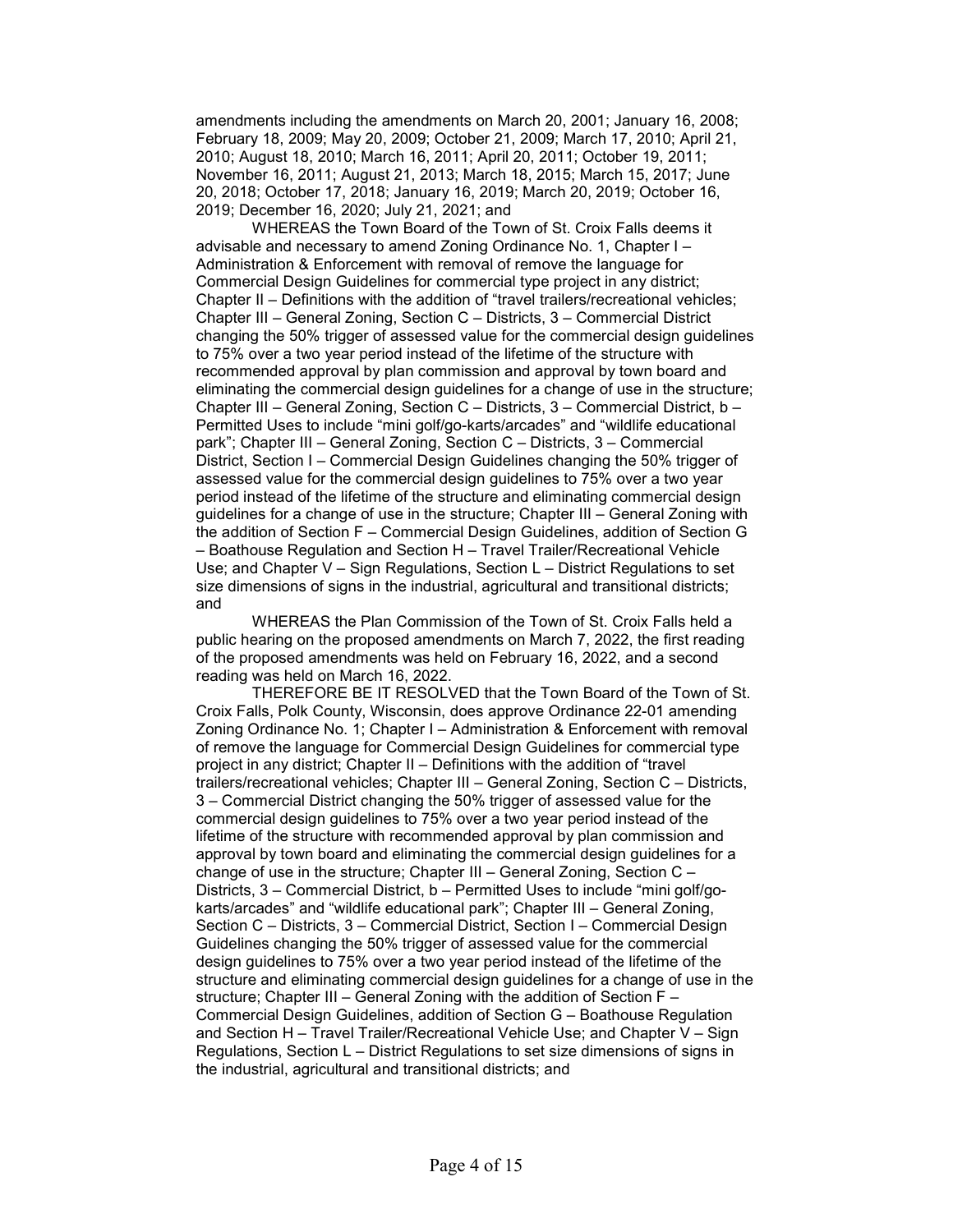BE IT FURTHER RESOLVED that the Town Board of the Town of St. Croix Falls hereby petitions the Polk County Board of Supervisors to concur and ratify the amendments; and

BE IT FURTHER RESOLVED that Ordinance 22-01 become effective upon passage and publication and/or posting according to Wisconsin State Statute and approval of Polk County Board of Supervisors.

#### Ordinance 22-01 AMENDING ZONING ORDINANCE No. 1 ENTILTED "TOWN ZONING ORDINANCE" ORDINANCE 22-01

#### Section 1: Purpose

The purpose of this ordinance to amend Chapter I – Administration & Enforcement, Section I – Special Exception, 6 – Conditions to delete n.

n. Commercial Design Guidelines may be required for a Commercial type project in any district.

And amend Chapter II – Definitions with the addition of:

#### Travel Trailer/Recreational Vehicle – A portable vehicle designed and used for temporary sleeping purposes while its occupants are engaged in the pastime of camping.

And amend Chapter III – General Zoning, Section C – Districts, 3 – Commercial District, a to read as follows:

a. All new commercial development and commercial development involving a structural alteration, addition or repair to a structure that exceeds seventy-five  $(75%)$  fifty  $(50%)$  percent of the equalized assessed value of the structure over a two year period the lifetime of the structure and those that include a significant change of use except when the change of use is in an existing structure, shall be subject to the Town Commercial Design Guidelines as set forth in Section F of this Chapter III including site plan review and shall not be allowed unless recommended approved by the Plan Commission and approved by the Town Board.

And amend Chapter III – General Zoning, Section C – Districts, 3 – Commercial District, b – Permitted Uses to include the following:

#### Mini Golf/Go-Karts/Arcades Wildlife Educational Park

And amend Chapter III – General Zoning, Section C – Districts, 3 – Commercial District, i – Town Commercial Design Guidelines to read as follows:

Town Commercial Design guidelines shall be applied to all new commercial development and commercial development involving a structural alteration, addition, or repair to a structure that exceeds seventy-five (75%) fifty (50%) percent the equalized assessed value of the structure in a two year period  $\theta$ the lifetime of the structure and those that include a significant change of use, except when the change of use is in an existing structure. The Town Zoning Administrator shall have the ability to administer the Town Commercial Design Guidelines for permitted uses. In cases where the Town Commercial Guidelines are either impractical or not feasible to implement due to the proposed use, the applicant may ask for a waiver from the Town Board after a recommendation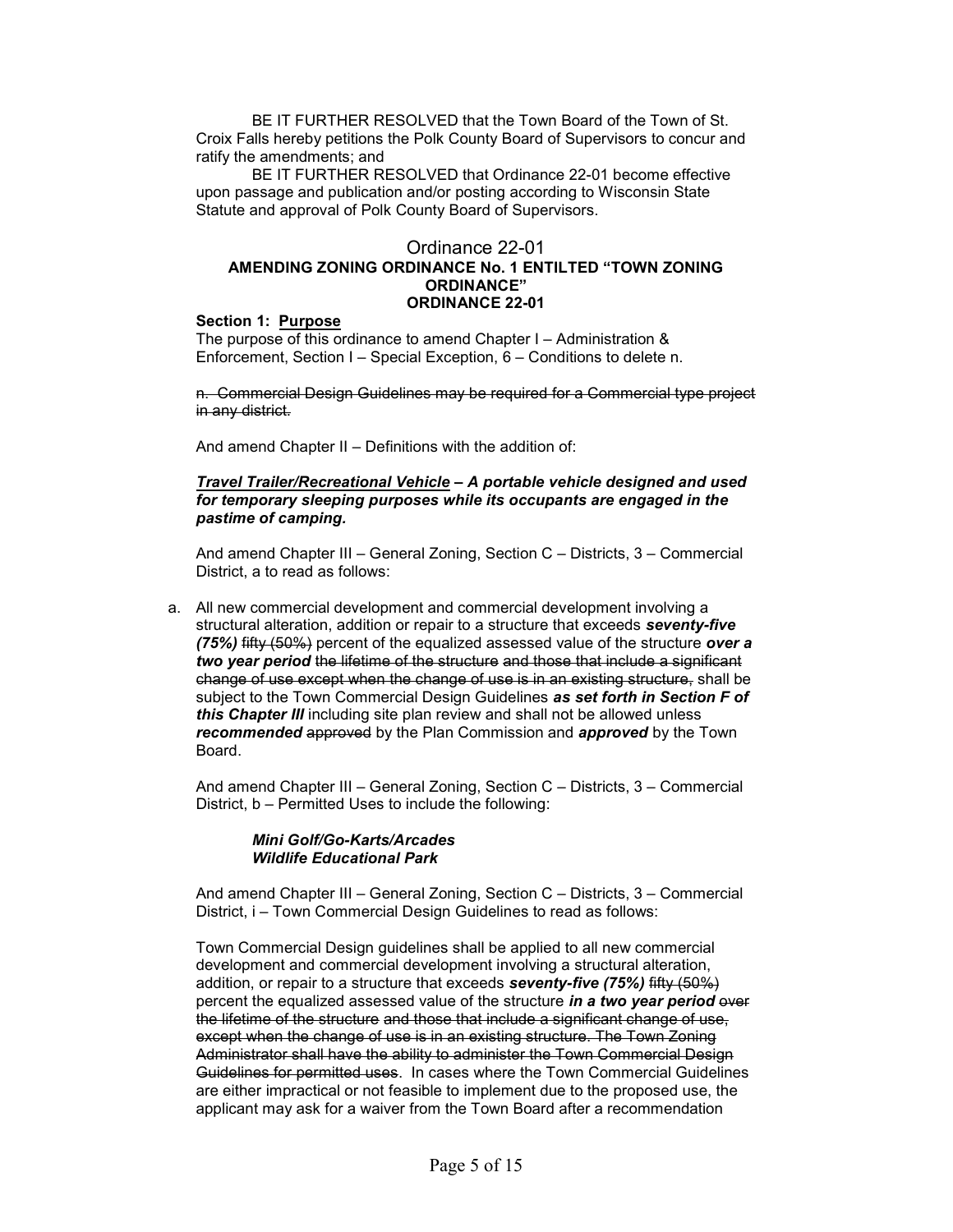from the Town Plan Commission. Potential cost is not a factor the Town will consider.

And amend Chapter III – General Zoning, with the addition of:

#### Section F. Commercial Design Guidelines

#### I.INTRODUCTION

The Town of St. Croix Falls, located in western Polk County, Wisconsin, is in a rural setting with some major thoroughfares including both Federal and State Highways. These major thoroughfares provide easy access to the Twin Cities metropolitan area and also provide a location for compatible commercial uses to be located. To integrate such uses along these highways, lands are zoned commercial and the Comprehensive Plan designates these areas for commercial uses.

## II.PURPOSE AND INTENT

The Commercial Design Guidelines ("CDG") have been prepared to provide the minimum design criteria for commercial development within the Town of Saint Croix Falls. These guidelines are intended to result in the enhancement of community appearance as well as further the establishment of a sense of place by the following:

- The use of specified high quality building materials.
	- Identification and consistent use of design elements which contribute to quality and good design in site planning, architecture, landscaping and signage.
	- Creating a consistent, cohesive character within a development that is also compatible to its surroundings.
	- Encouraging development that is not dictated by franchise architecture and is punctuated by unique, individualized building design decisions.
	- Promoting orderly and logical patterns of commercial development.

High quality design solutions deviating from strict interpretation of guidelines noted herein may be considered for approval by the Town only when the resulting design is one which is determined to be desirable by the Town and enhancing of the community. The Town will encourage the implementation of alternative or innovative practices and may modify these Design Guidelines if equivalent public benefits are provided without adverse impact on the community.

#### III.APPLICABLITY

The Town Commercial Design Guidelines will be applied to the Commercial Zoning District. Pursuant to Town Zoning Ordinance Chapter III, 3:

All new commercial development and commercial development involving a structural alteration, addition or repair to a structure that exceeds seventy-five (75%) percent of the equalized assessed value of the structure over a two year period shall be subject to Town Commercial Design Guidelines including site plan review and shall not be allowed unless reviewed by the Plan Commission and reviewed and approved by the Town Board.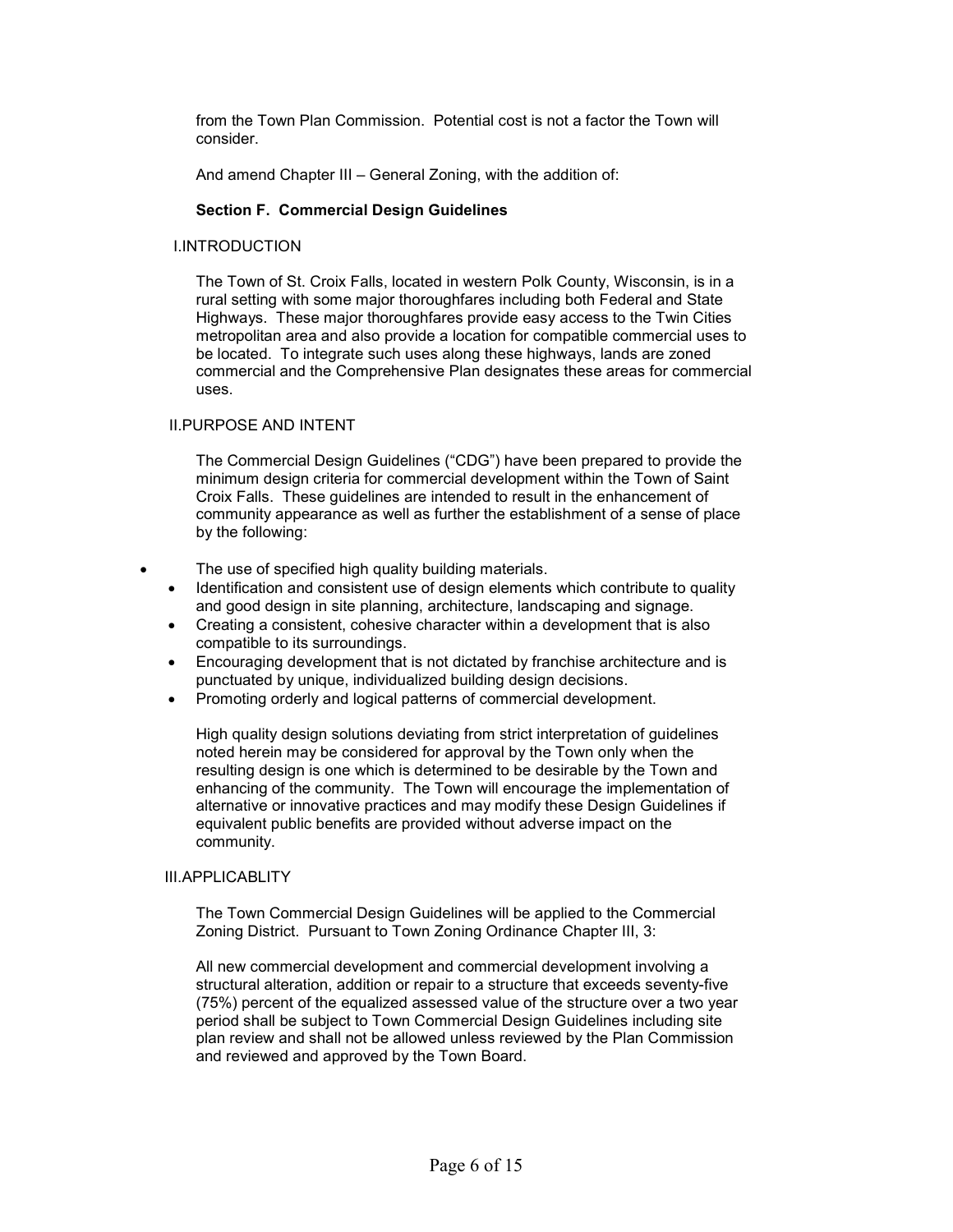Development involving aggregate structure area includes any additions plus an existing structure. The value of alterations, additions and repair work shall include the value of all labor and materials.

All structural alterations, additions or repairs must comply with the current State of Wisconsin, Department of Commerce Uniform Dwelling Code for residential buildings and the State of Wisconsin, Department of Commerce Building Code for commercial buildings.

All structural alterations, additions or repairs must comply with any current applicable Polk County Ordinances.

A site plan and facility plan ("Site Plan") shall be submitted for each new request to which the ordinances apply. The Site Plan shall be a professionally drawn plan, to scale, showing the minimum elements required by these CDG. The Plan Commission will consider the architecture and design of a building, its arrangements on the lot, landscaping, parking, pedestrian amenities, signage, lighting and other design elements. These standards are intended as a guideline for development of commercial properties. These guidelines shall serve as guidepost for developers in understanding the type of development that is encouraged and what shall be reviewed by the Plan Commission and the Town Board in considering site plan approval. Non-compliance to these guidelines may be grounds for denial of a project. Compliance with these guidelines does not assure or guarantee approval of a project, and does not create any entitlement or right to approval.

Development of commercial properties is subject to Town Commercial Design Guidelines and should expect a 120 day minimum approval process to allow for community input and review into the design process.

The Site Plan shall be submitted for review contemporaneously with any proposed or required applications for land use or other zoning approvals.

#### IV.IMPLEMENTATION PROCEDURES

These guidelines and standards are intended to encourage an orderly and logical pattern of commercial development that is easily recognized by local residents and that enhances the Town of St. Croix Falls.

The design issues inherent in commercial development are generally easier to resolve if the full extent of commercial development at a particular location is dealt with as one unified project, rather than split into a number of isolated projects. Although ownership patterns may limit the degree to which large parcels can be assembled, preliminary development plans should contain all contiguous land under the developer's control, including land thats use or zoning is not commercial. Cooperative planning between adjacent property owners is encouraged and may, in some cases, be required.

In the event of a conflict or discrepancy between this document and any other Town document, the most restrictive shall apply. Large retail development over ten thousand (10,000) square feet may require increased setbacks and other additional development criteria in addition to the development criteria herein, specific to each development as may be conditioned in site plan approval. In addition, during site plan review, the Town may require certain elements for these standards to be imposed for existing commercial uses when a significant change occurs.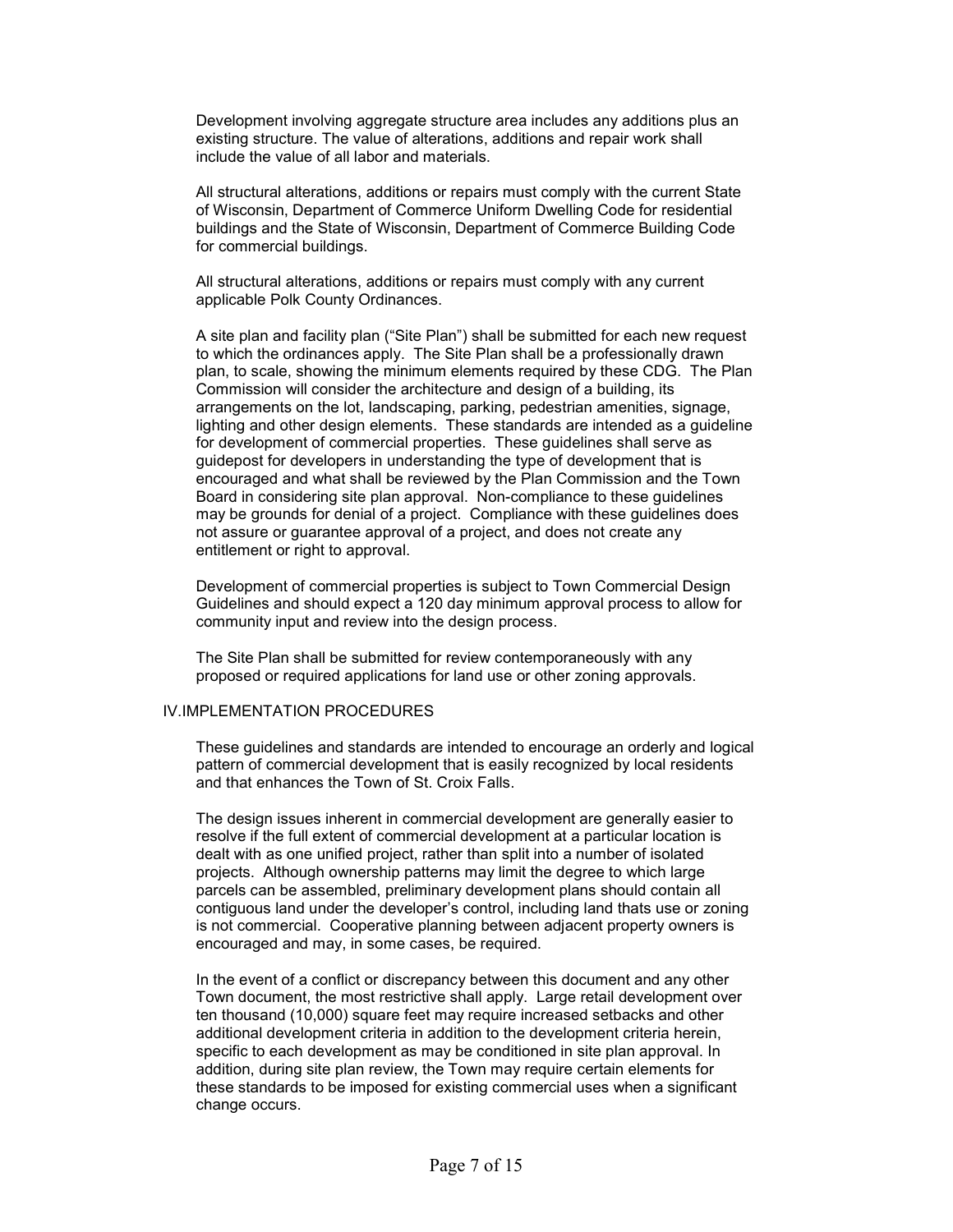#### V.APPROVAL PROCESS

The procedure for concept, preliminary and final site plan review shall occur as follows:

- (1) Meet with town staff to review requirements and the concept plan.
	- (2) Applicant shall complete and submit a Site Plan along with the Town's completed CDG application and any supplementary materials necessary.
	- (3) Town staff, applicant and owner, if not the same, shall present the plan to the Plan Commission for concept review, comment, and recommendation for approval or denial.
	- (4) The Plan Commission will hold a public hearing for site plan review and compliance with these CDG.

The Plan Commission may recommend approval.

- (b) The Plan Commission may recommend denial of the site plan and provide to the applicant findings of fact for why the site plan was rejected.
- (c) The Plan Commission may table the action and request additional information and/or changes.

(5) Town Board approval is required for the site plan and compliance with CDG.

(6) The applicant must take action on the approved application within one (1) year of approval by the Town Board and hold a certificate of occupancy within two (2) years of holding a building permit or the application is null and void.

#### VI.SPECIFIC DESIGN GUIDELINES

Site Design

#### a. Preservation of Natural Features

Preserving natural features enhances the local character as well as protects natural functions, including storm water management, air purification, and provision of shade. New development shall work with the natural environment by preserving and integrating natural features, including mature trees, where feasible.

- i. Development should integrate existing natural features into the overall design and layout of the development. Existing natural features should be used to create site amenities and provide physical separators and buffers from adjacent development where needed.
- ii. Preservation of existing trees and vegetation should be preserved whenever possible to act as buffers between adjoining developments and as site amenities within the development. .
- b. Landscaping. A detailed landscape plan is a required element of site plan approval.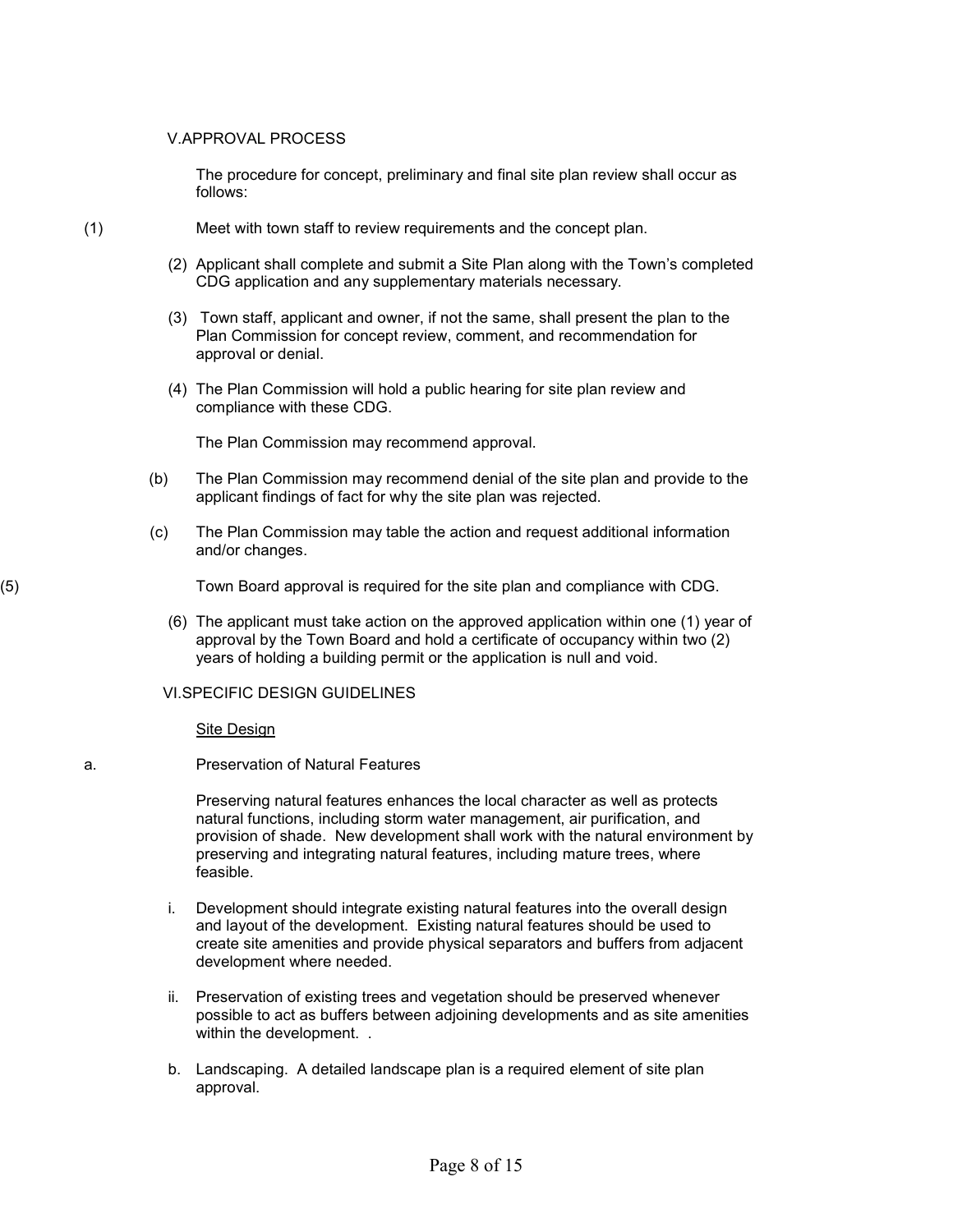- i. The Site Plan shall show berms or other screening desirable to shield the adjacent property as the Board may require noise, light and dust mitigation measures.
- ii. Trees or vegetation designed to beautify and enhance the visual appeal of the project.
- iii. Sites that contain significant stands of native trees, springs or creeks shall, when possible, incorporate the preservation of such into the site plan.
- iv. All main entrances to the development site shall be extensively landscaped with entrance islands.
- v. All utilities, including cable television, telephone, gas, water, storm and sanitary sewers, shall be underground except electric power lines exceeding 1,200 volts.
- 2. Parking Lots and Access
- a. Parking lots shall be landscaped to include trees and pedestrian walkways.
- b. At least ten (10) percent of the interior space of all interior parking lots shall be landscaped areas.
- c. Parking lot lights shall be total cut-off luminaries with angles of less than ninety degrees to ensure no fugitive up lighting. Exterior lighting shall not exceed more than 0.5 foot-candles above ambient levels along all property lines and shall not exceed an average illumination level of 1.0 foot-candles in public parking and pedestrian areas.
- d. Poles in parking lots shall have a maximum height of twenty four (24) feet measured from finished grade.
- e. Asphalt and concrete are acceptable paving materials for parking areas. Additional materials, such as tile, brick, and exposed aggregate may be introduced where appropriate. The use of recycled material is encouraged.
- f. Parking lots shall be graded so that storm water draining from the site will not cross public sidewalks.
- g. All roads, walkways, driveways, parking lots and loading areas shall be constructed of materials that are approved by the Town Board.
- m. The Plan Commission and the Town Board may require cross easements where commercial lots are side-by-side to allow linking of parking areas.
- n. Minimum road right-of-way shall be sixty-six (66) feet unless the right-of-way preexists adoption of the ordinance.
- o. Minimum access point width shall be twenty-four (24) feet.
- p. The Town may require, at the developer's expense, the construction or easement of right-of-way for frontage or backage roads to ensure continuous movement of vehicles between various and adjacent land uses and to alleviate traffic volume on Highway 8 and Highway 35, thus improving public health and safety.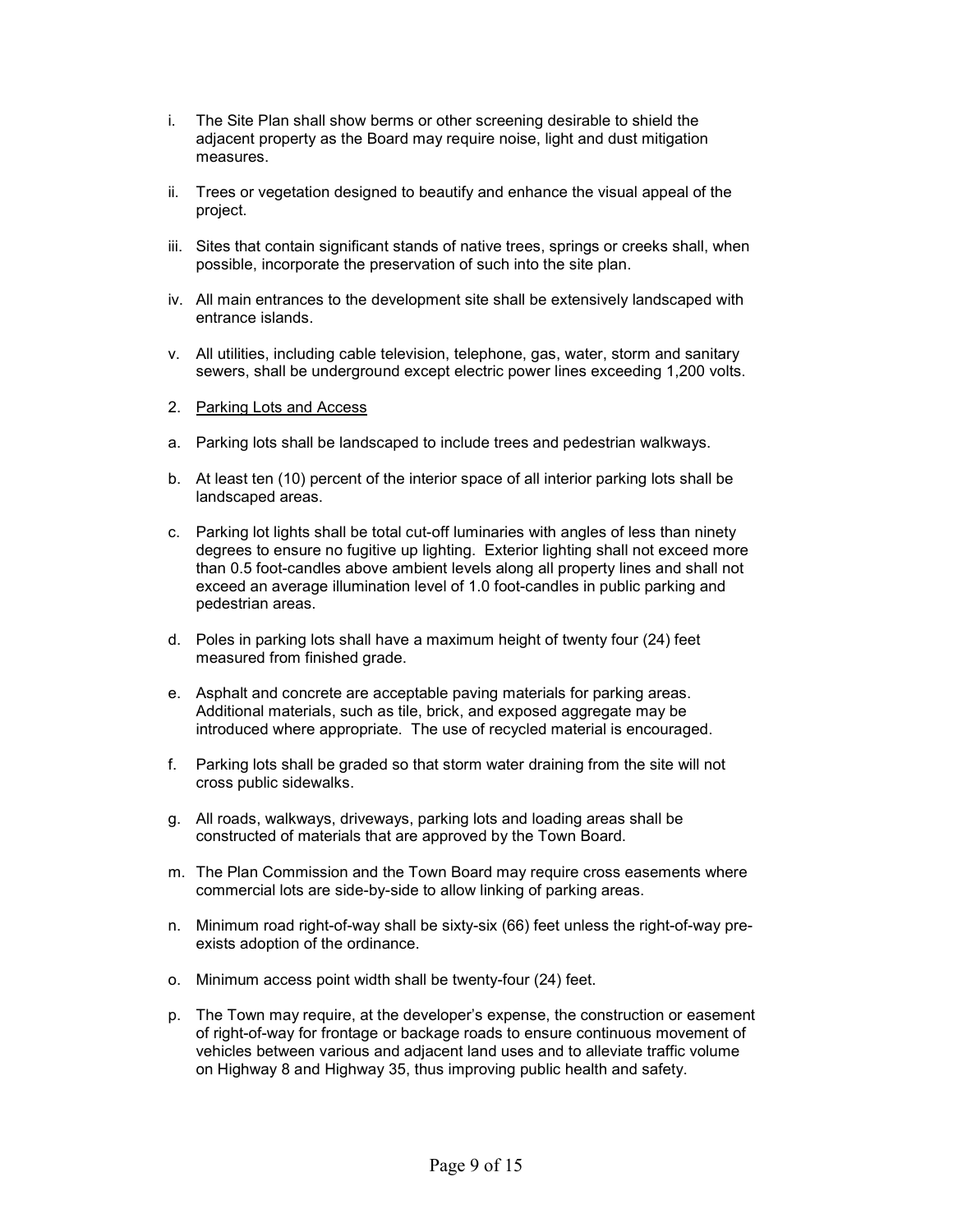q. Road standards for commercial development may be increased by the Plan Commission and the Town Board. An increase of these standards will be on relevant information such as Town plans, driveway widths, speed limit, number and types of vehicles using the road parking availability, sound engineering judgment and other pertinent information.

## 3. Pedestrian Circulation

- a. Sidewalks at least five (5) feet in width shall be provided where pedestrian traffic will occur.
- b. Sidewalks at least ten (10) feet in width shall be provided along the full length of the building façade featuring a customer entrance and along any façade abutting public parking areas.
- c. Provisions shall be made for handicap, bicycle and motorcycle parking.
- 4. Materials and Colors

The following applies to facades that are visible from a public street or adjacent property:

- a. Predominant exterior building materials shall be high quality materials, including but not limited to brick; wood; hardie plank; stone; tinted and textured concrete masonry units; and exterior insulation and finish systems (EIFS).
- b. Façade colors shall be low-reflectance subtle, neutral or earth-tone colors. The use of high intensity colors, metallic colors, black or fluorescent colors is prohibited.
- c. Building trim and accent areas may feature brighter colors, including primary colors.
- 5. Facades and Exterior Walls

The following guidelines apply to facades that are visible from public streets or adjacent properties:

- a. Facades greater than seventy five (75) feet in length, measured horizontally, shall incorporate wall plane projections or recesses having a depth of at least three percent (3%) of the length of the façade and extending at least 20 percent (20%) of the length of the façade. No uninterrupted length of any façade shall exceed seventy-five (75) horizontal feet.
- b. Ground floor facades that face public streets shall have arches and columns, display windows, entry areas, awnings, or other such features shall attempt when reasonably possible to cover at least 60% of the horizontal length of the building. 6. Customer Entrances

A sense of entry or arrival must be created at primary entryways into the development. Building placement, landscaping, gates, entry monuments, specialty lighting and other design elements can be used to create this design effect.

7. Roofs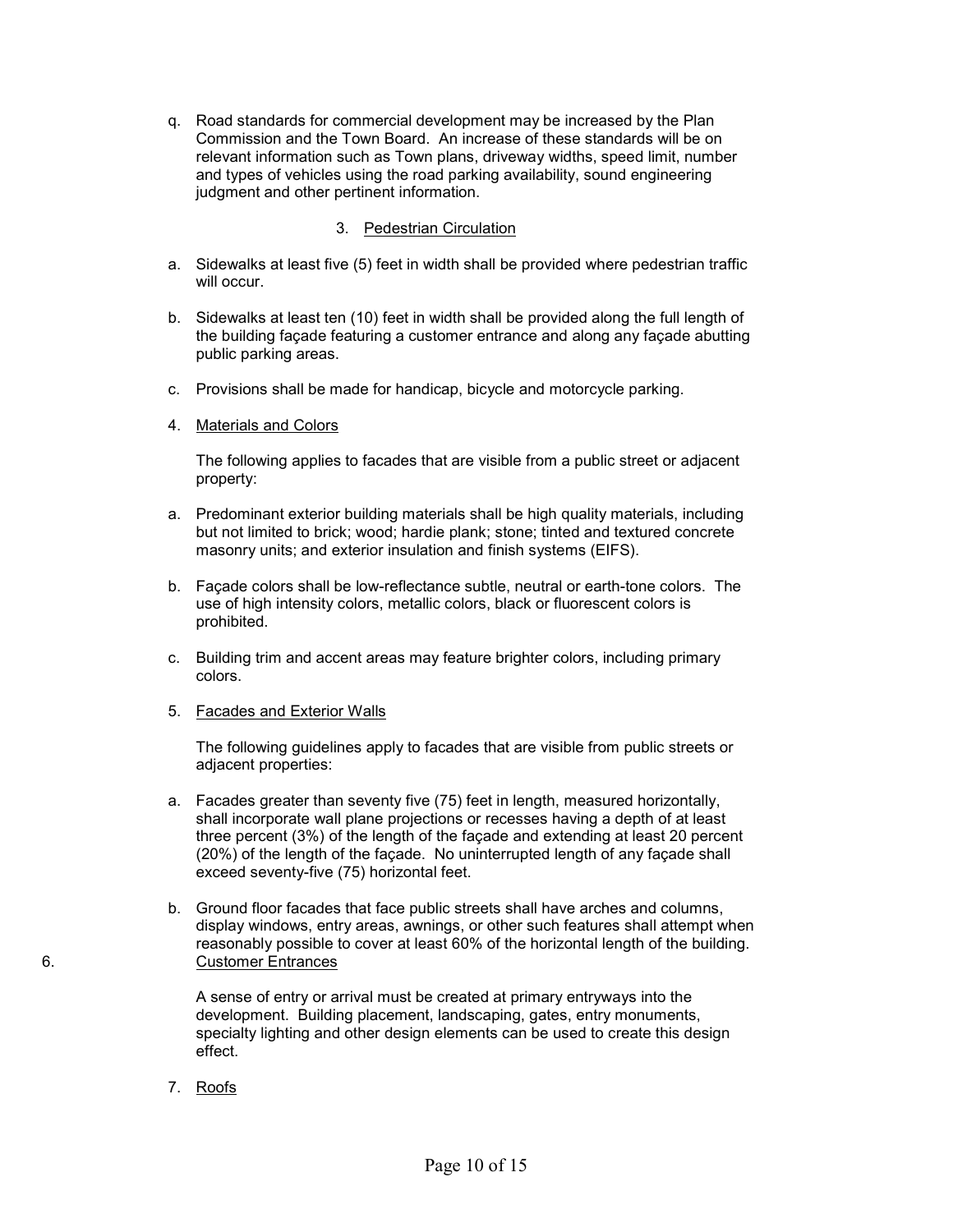- 1. When reasonably feasible roofs shall have no less than two (2) of the following features:
- i. Parapets, mansard roofs, gable roofs, hip roofs, or dormers shall be used to conceal flat roofs and roof top equipment from public view. The average height of parapets shall not exceed fifteen percent (15%) of the height of the supporting wall, and parapets shall not at any point exceed one third (1/3) of the supporting wall.
- ii. Overhanging eaves, extending no less than three (3) feet past the supporting walls. Sloping roofs that do not exceed the average height of the supporting walls, with an average slope greater than or equal to one (1) foot of horizontal run.
- iii. Three (3) or more roof slope planes, with varying lengths and design.
- 8. Central Features and Community Spaces

This section is applicable to all developments exceeding 50,000 square feet in total gross floor area.

- a. At least (1) of the following community and public spaces shall be provided:
- i. Patio/seating area
- ii. Pedestrian plaza with benches
- iii. Window shopping walkway
- iv. Outdoor play area
- v. Kiosk area
- b. All central features and community spaces shall have direct access to the public sidewalk network and shall not be constructed of materials that are inferior to the principal materials of the building and landscape.
- 9. Outdoor Storage
	- a. Areas for truck parking, trash collection/compaction loading or other such uses shall not be visible from public or private abutting rights-of-ways and to the greatest extent possible, shall be located in the back of buildings.
	- b. No areas of trash collection or compaction, loading, or other such uses shall be located within fifty (50) feet of any public or private street, public sidewalk or internal pedestrian way.
	- c. Loading dock, truck parking, outdoor storage, utility meters, HVAC equipment, trash collection (i.e. dumpsters), trash compaction and other such services shall be incorporated into the overall design of the building and the use of screening landscaping so that the visual and acoustic impact of these functions are fully contained and out of view from adjacent properties and public streets. Screening materials shall not be inferior to the principal materials of the building and landscaping.
	- 10. Storm Water Detention Ponds
	- a. Submit to the Town, copies of approved storm water plan.
	- b. All storm water detention ponds on site shall be landscaped in an aesthetically pleasing manner. The Town shall work with the developer in reviewing landscape plans for storm water detention and such landscape plans shall be submitted with the Site Plan. The Town may require the developer to construct a four (4) foot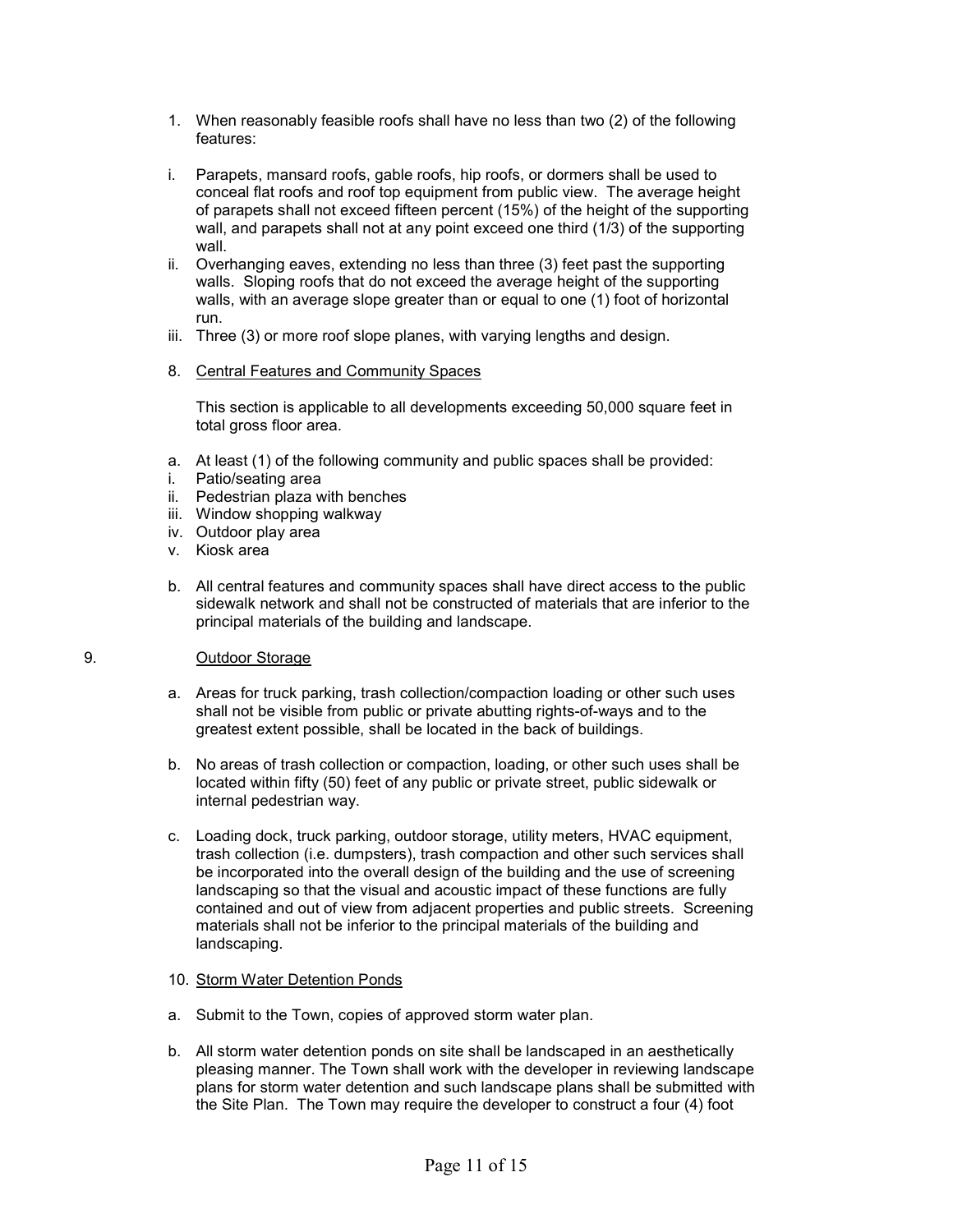high black decorative fence around storm ponds where such are designed or placed in such a manner that left unimpeded pose a risk to the public health and safety.

- c. The maximum side slope shall be 5:1.
- d. Irregular configuration is encouraged.

#### 11. Park and Recreation Dedication

The Town's Parkland Dedication Fee shall be applied per Resolution regarding subdivision plat review fees and other land-use and zoning fees for the Town of St. Croix Falls.

#### 12. Developer's Agreement

The Town may require site plan approval to be accompanied by a Developer's Agreement which shall incorporate certain understandings or agreements in interpreting these guidelines and other agreed upon standards or conditions of site plan approval.

The Town may employ, on behalf of the Town, an independent technical expert to review technical materials or design proposals submitted by the applicant or to prepare any technical materials or design evaluations required but not submitted by the applicant. The applicant shall pay the costs of such review and/or independent analysis. In addition, the Developer is required to pay all engineering review and building inspection fees associated with both plan review and construction of the project.

And amend Chapter III – General Zoning, with the addition of:

#### Section G. Boathouse Regulations

The roof of a boathouse may be used as a deck if the boathouse has a flat roof with no side walls or screens. A boathouse may be constructed within the shoreland areas if it meets the following conditions:

(1) The maximum dimension is 14 feet in width by 26 feet in depth. The width dimension runs parallel to the water.

(2) Open handrails under 3½ feet tall that meet the department of safety and professional services standards may be constructed on the roof of the boathouse.

(3) The roof must pitch away from the lake.

(4) Designed solely for boat storage and storage of related marine equipment and not used by humans as a place of settled residence or habitat.

(5) Shall not extend below the ordinary high water mark (OHWM).

(6) Structure cannot contain any plumbing.

(7) Must be at least ten feet landward of the ordinary high water mark (OHWM).

(8) Must be located within the allowed access and viewing corridor.

(9) Boathouses shall be a single story with a 14-foot maximum sidewall height.

And amend Chapter III – General Zoning with the addition of:

#### Section H. Travel Trailer/Recreational Vehicle Use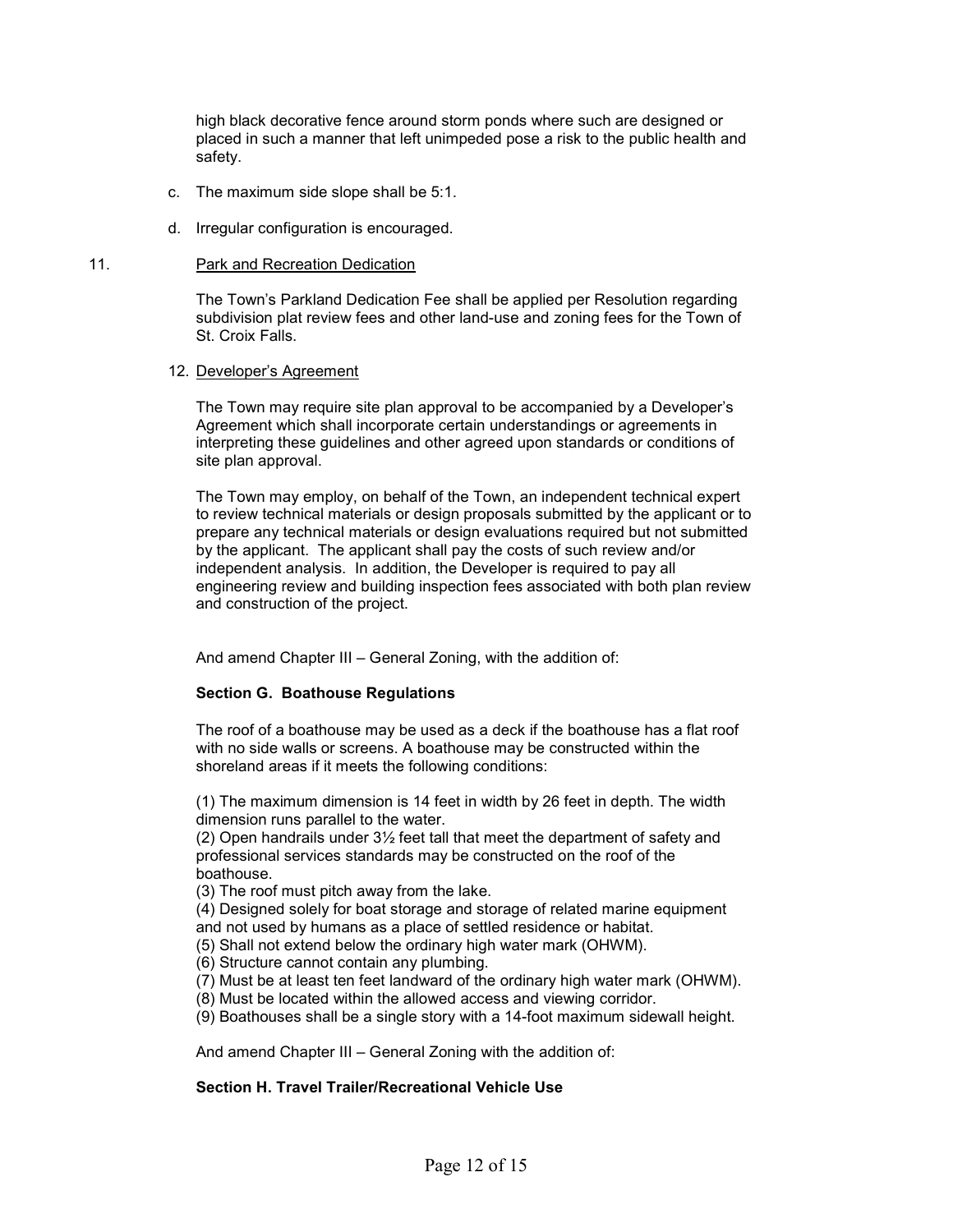Travel trailers and recreational vehicles are considered camping units for the purpose of this section.

Use and storage of travel trailers and recreational vehicles.

- a. The zoning district must allow a single-family residence on that lot or parcel of land as an allowable use.
- b. The subject lot or parcel of land has a dwelling or principal structure.
- c. One travel trailer is allowed to be used on a lot 14 out of 60 days without a permit, unless subsection (d) or (e) of this section apply.
- d. An annual, seasonal permit may be obtained from the town clerk's office which would allow for the utilization of the travel trailer or recreational vehicle on the subject property from May 1 through December 1 annually. From December 2 to April 30 may only be used a total of 14 days. To obtain the above seasonal permit, the following requirements apply.
- 1. A non-plumbing sanitary system is installed. If there is a well, a state sanitary system must be installed in compliance with the county private onsite wastewater (POWTS) regulations.
- 2. Must meet all setbacks on property for an accessory structure.
- 3. May not be used as a primary residence.
- 4. Can remain on the property for storage December 2 through April 30.
- e. One travel trailer or recreational vehicle may be placed on a property for more than 14 days in any 60 consecutive days if a seasonal permit is obtained and all the following criteria are met:
- 1. The property owner has at least 10 acres in one lot or parcel or parcels adjacent to each other with common ownership.
- 2. The travel trailer will not be used as a permanent residence.
- 3. The setbacks required for an accessory building are met.
- 4. A non-plumbing sanitary system is installed. If there is a well, a state sanitary system must be installed in compliance with the county private onsite wastewater (POWTS) regulations.

And amend Chapter V – Sign Regulation and Restrictions, Section L – District Regulations, 2 to read as follows:

## COMMERCIAL, INDUSTRIAL, AGRICULTURAL AND TRANSITIONAL DISTRICTS.

In the commercial, *industrial, agricultural and transitional* districts, signs shall be regulated as follows:

a. Permitted signs. Wall, window, ground and directional signs. Each parcel shall be allowed one (1) wall sign and one (1) window sign.

b. Ground Signs. The area of a ground sign shall not exceed one hundred (100) square feet per facing, with a maximum of two (2) facings. Only one on- premise ground sign shall be permitted for each parcel. No ground sign shall project higher than twenty-five (25) feet above grade. No sign shall be closer than twenty (20) feet to a property line unless the adjacent property is a residential, transition, agricultural or conservancy district in which case the sign shall be set back five hundred (500) feet and no sign shall be placed between the highway and the frontage road.

c. Off-premise Signs. Off-premise signs shall be permitted in conformance with Section J. 4 of this chapter.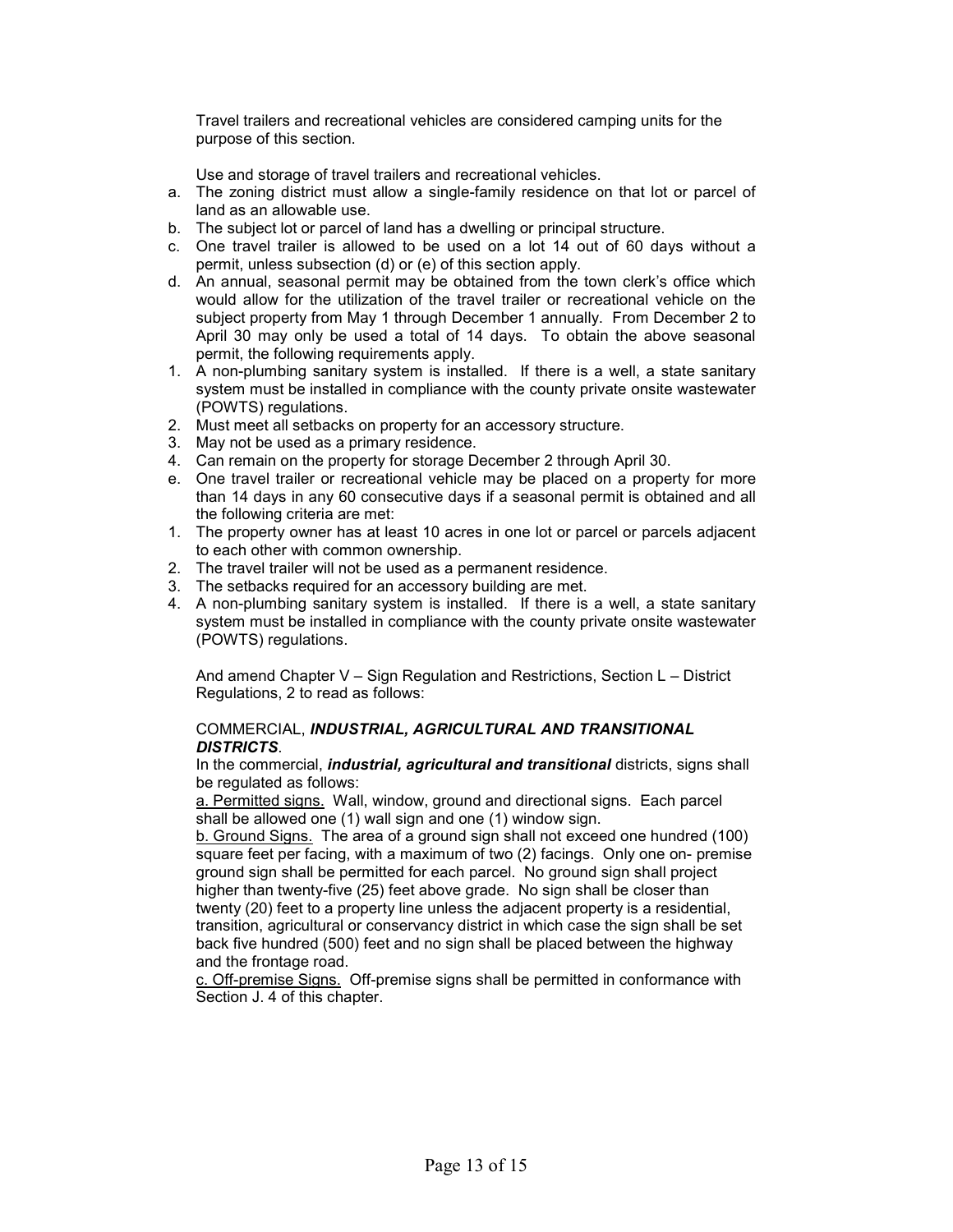## Section 2: Effective Date

This ordinance shall take effect from and after its passage, Polk County Board of Supervisors approval and legal publication.

Legal Counsel Adam Jarchow updated the board on the progress of an agreement with the City of St. Croix Falls and Kwik Trip for a proposed frontage road from Kwik Trip to Cabin Watch and a Cooperative Boundary Agreement. The clerk presented applications for a cigarette/tobacco license and an operator license. Bergmann/Hall moved to adopt Resolutions 22-09 and 22-10 approving the issuance of a cigarette/tobacco license and issuance of an operator license; motion carried on a unanimous roll-call vote, 3-0.

# Resolution 22-09

A RESOLUTION APPROVING AN ADDITIONAL CIGARETTE AND TOBACCO LICENSES

FOR THE YEAR ENDING JUNE 30, 2022

WHEREAS the individual listed below has made application to the Town Clerk requesting a cigarette and tobacco license pursuant to Section 134.65 of the Wisconsin Statutes for the year ending June 30, 2022; and

WHEREAS the application appears to be complete and the required fee has been paid;

THEREFORE BE IT RESOLVED that the Town Board of the Town of St. Croix Falls does approve and grant a cigarette and tobacco license to the named individual as follows:

BRYAN BENNETT, AGENT, 2048 US HWY 8, ST. CROIX FALLS WI 54024, 715-327-3753, 456-1030871914-04, 87-1014370, 2022-06, Bar NO

 BE IT FURTHER RESOLVED that the Town Clerk be authorized to issue the licenses as the case may be.

## Resolution 22-10

## A RESOLUTION APPROVING ADDITIONAL OPERATOR LICENSES FOR THE YEAR ENDING JUNE 30, 2022

WHEREAS the individual listed below has made application to the Town Clerk requesting an operator's license pursuant to Sections 125.32(2) and 125.68(2) of the Wisconsin Statutes for the year ending June 30, 2022, and

WHEREAS the application appears to be complete and the required fee has been paid;

THEREFORE BE IT RESOLVED that the Town Board of the Town of St. Croix Falls does approve and grant operator's licenses to:

Stoeklen, Jessica Marie – 1619  $60^{\text{th}}$  Avenue, Amery, WI 54001, 2022-61

 BE IT FURTHER RESOLVED that the Town Clerk be authorized to issue the licenses as the case may be.

Hall/Bergmann moved to adopt Resolution 22-11 appointing Jeremy Appel to the Town's Plan Commission; motion carried on a unanimous roll-call vote, 3-0. Resolution 22-11

A RESOLUTION APPOINTING JEREMY APPEL AS AN ALTERNATE PLAN COMMISSION MEMBER TO THE TOWN OF ST. CROIX FALLS PLAN COMMISSION WHEREAS alternate position on the plan commission is currently vacant; and WHEREAS the Town Chairperson has nominated Jeremy Appel as an "alternate member" with a term expiring June 30, 2025; and